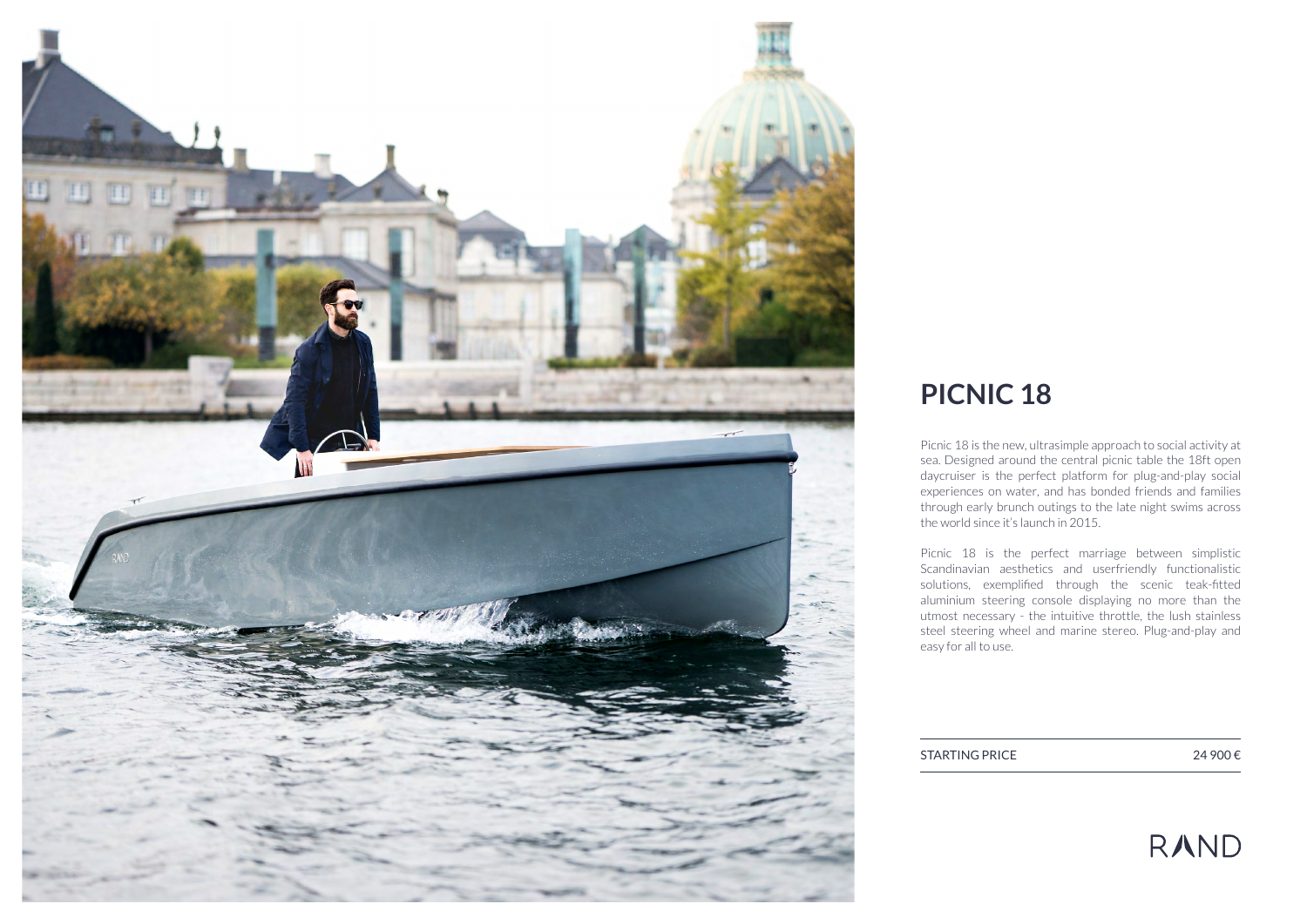

### BRIEF INTRODUCTION

**General:** The Picnic 18 was born with the desire to offer the most compelling sailing experience with maximum usability. The elegant 18ft open daycruiser is an affordable, low-key luxury boat that truly offers a new way of experiencing social interaction with friends and family while sailing due to the unique interior design combined with high usability.

**Hull:** The lightweight hull makes it easy to transport by trailer, and its large storage rooms can hold indeed anything from canvas cushions, life vests, bathing towels, and of course your fully equipped picnic basket. For this reason this low maintenance motorboat is incredibly easy to manuvre and it requires no sailing license or experience to use and sail the Picnic 18.

**Console:** Positioned adjacent by the center table the delicate aluminium steering console can be reached from both sitting and standing position, and provides pleasant steering position.

**Sunbed:** By lowering the centre picnic table and laying across a custom four-cushion sun lounge the front part of the Picnic 18 turns into a whooping 200×180 cm sunbed perfect for a relaxing nap or drying in the sun after a refreshing dip in the water.

#### / PICNIC 18

### PROPULSION SYSTEMS EUR AND THE UNIVERSE EUR AND THE UNIVERSE EUR AND THE UNIVERSE EUR AND THE UNIVERSE ENTITY OF THE USE OF THE USE OF THE USE OF THE USE OF THE USE OF THE USE OF THE USE OF THE USE OF THE USE OF THE USE OF

#### Torqeedo Cruise 4 kW Outboard incl. 7 kWh Lithium Battery Electric (Available 2022) 36,900.- 29,900.- Torqeedo Cruise 10 kW Outboard incl. 10 kWh Lithium Battery Electric Torqeedo Cruise 4 kW Inboard incl. 7 kWh Lithium Battery Electric (Available 2022) 31.900.- Mercury F 30 HP Outboard Power Mercury F 60 HP Outboard Power 24,900.- 27,900.-

## COLOR OPTIONS

| Titanium (RAL 7045) or Pebble White (RAL 9003) Gel Coat | (Standard) |
|---------------------------------------------------------|------------|
| Macadamia Upholstery (Silvertex 122-0001)               | (Standard) |
| Black Fender List                                       | (Standard) |
| Grey Fender List                                        | $160 -$    |
| Custom Silvertex Upholstery                             | $600 -$    |
| Custom Diamond Stitched Leather Upholstery              | $1.100 -$  |
| Custom Gel Coat                                         | $1.100 -$  |

**Model year 2022 prices.** Valid until June 30th 2022. The specifications of the models herein are not contractual. We reserve the right to modify the specifications of our models without prior notice. Prices exclude cradling, shipping and freight insurance which can be quoted in offer or upon first down payment.